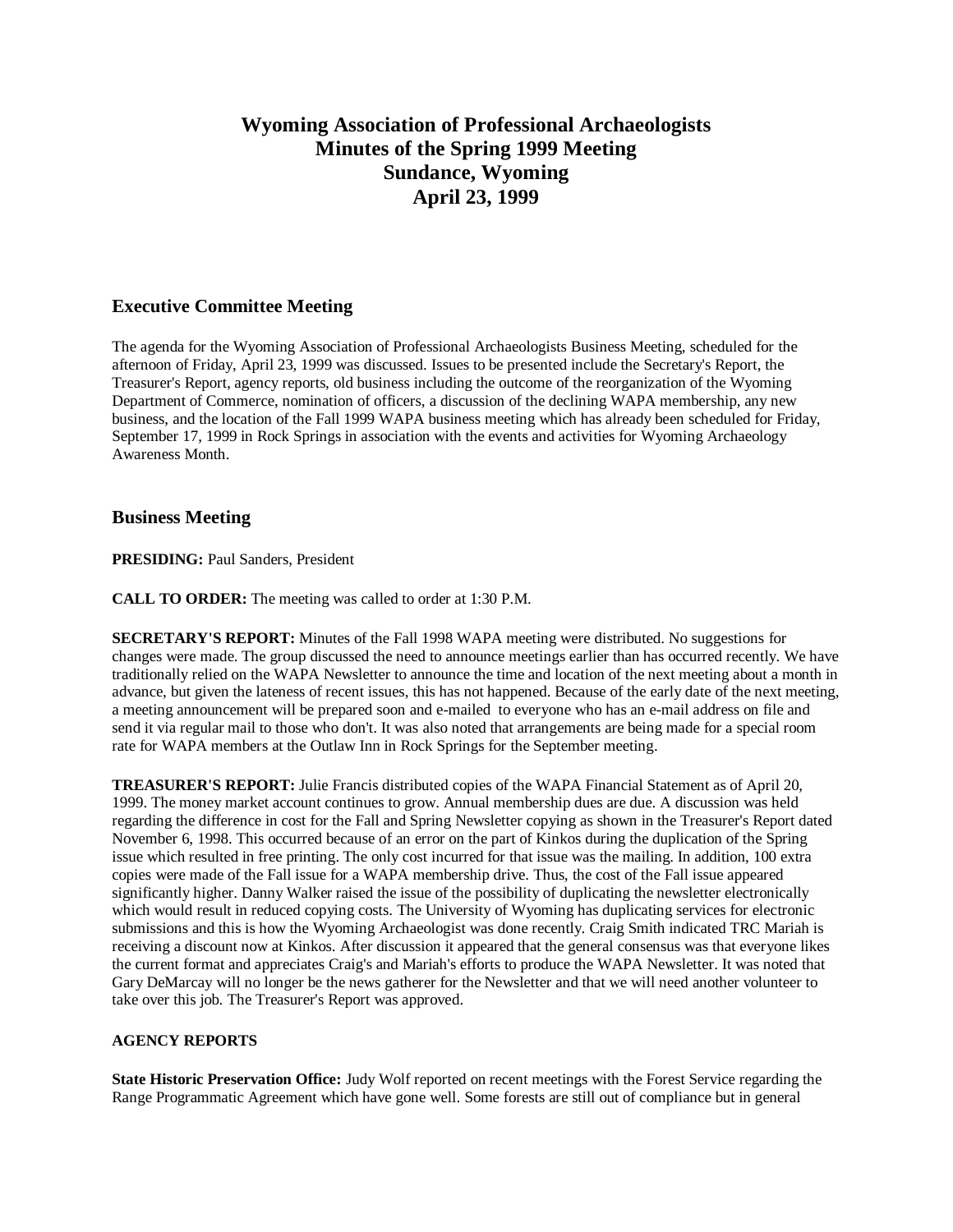things are greatly improved. The annual meeting to discuss the BLM PA and Protocol was held last week. Business is proceeding very well under the protocol. The BLM will be working on producing the guidance handbook to accompany the protocol very soon. SHPO has met with the National Park Service regarding issues at Devils Tower National Monument including overflights of the Tower as a result of the new Hulett Airport which has been approved for construction, and the climbing management issue. Regarding the Medicine Wheel, SHPO was informed about a lawsuit which is being filed by the Mountain States Legal Foundation on behalf of a timber company to challenge the management plan and boundaries of the Medicine Wheel landmark. The Advisory Council's new implementing regulations will be out in the Federal Register in the next couple of weeks and will be available on the Internet. The Council will offer federal agencies and SHPOs training in the changes to the 36 CFR 800 regulations soon. The SHPO will post a link to the new regulations on the SHPO web page. Dr. Ray Wood of the University of Missouri will be the keynote speaker for Wyoming Archaeology Month on September 18 in Rock Springs. Judy has already lined up David Hurst Thomas to be the keynote speaker for the 2000 Wyoming Archaeology Month. His talk will be presented at the Buffalo Bill Historical Center in Cody, possibly on September 9, 2000. Archaeology Month 1999 tee shirts, posters, and the calendar of events are now available.

**National Park Service:** Paul Sanders reported on behalf of Ann Johnson, Yellowstone National Park, that copies of Les Davis's Obsidian Cliff report are currently available.

**Bureau of Land Management:** Ranel Capron reported there will be a Project Archaeology workshop in early June in Rock Springs at Western Wyoming Community College and will be held in association with a field school. This will be the first workshop in over a year. Ranel is willing to work with anyone interested in trying to arrange a workshop. The BLM, along with Western Wyoming College are sponsoring an antelope procurement symposium in September, the same weekend as the WAPA meeting and Archaeology Month keynote lecture. The schedule of presentations includes speakers from Game & Fish and other agencies. An attempt will be made to publish the papers, and the symposium may also be given at the Rocky Mountain Archaeological conference in Glenwood Springs, Colorado this year. The archaeologist position which was open in Lander has been tabled for a while. It may reopen again. Brian Culpepper, the new archaeologist in the Worland Field Office, was introduced to the membership.

**Office of the Wyoming State Archaeologist:** Mark Miller informed the membership about the forthcoming WAS Fall Workshop at the University of Wyoming on Saturday, September 4, 1999. He also reported on upcoming field work which will be conducted this season at Miner's Delight, Fort Caspar, and possibly Fort Steele.

**U.S. Forest Service:** Dave McKee reported that he has recently moved from the Medicine Bow/Routt National Forest in Saratoga to the Black Hills National Forest in Custer, South Dakota. He will be working on an integrated data base and GIS which will join archaeology with other resources. Other focuses for his attention will be the relationship of the Forest with contractors, consultation with Native American tribes, and increasing boosting public outreach and education efforts.

**Wyoming Department of Transportation:** Julie Francis reported that excavations by OWSA will continue this summer at the China Wall Site in Sybille Canyon and that visitors are welcome. Work by Mariah will continue on the Hulett to Aladdin highway project. There will be a data recovery project along I-80 near Fort Bridger focusing on two prehistoric sites. A TEAL Grant has been awarded for an archaeology project at Fort Phil Kearny. With appropriate input from several agencies, the Highway Department has decided to close the road through the Fetterman Battlefield site because of landslides. This will help ensure protection of the site. There are plans to improve visitor facilities at the location.

#### **OLD BUSINESS**

**Update on Wyoming Department of Commerce Reorganization:** Paul Sanders reported on the successful results of WAPA's involvement in the consortium of professional cultural organizations in the state which lobbied the state legislative committee to maintain the status quo for the Commerce Department reorganization. With the assistance of John Albanese and Rick Bryant, letters were written and meetings were attended in order to stress the preference to keep the current structure and rename the department to the Department of State Parks and Cultural Resources.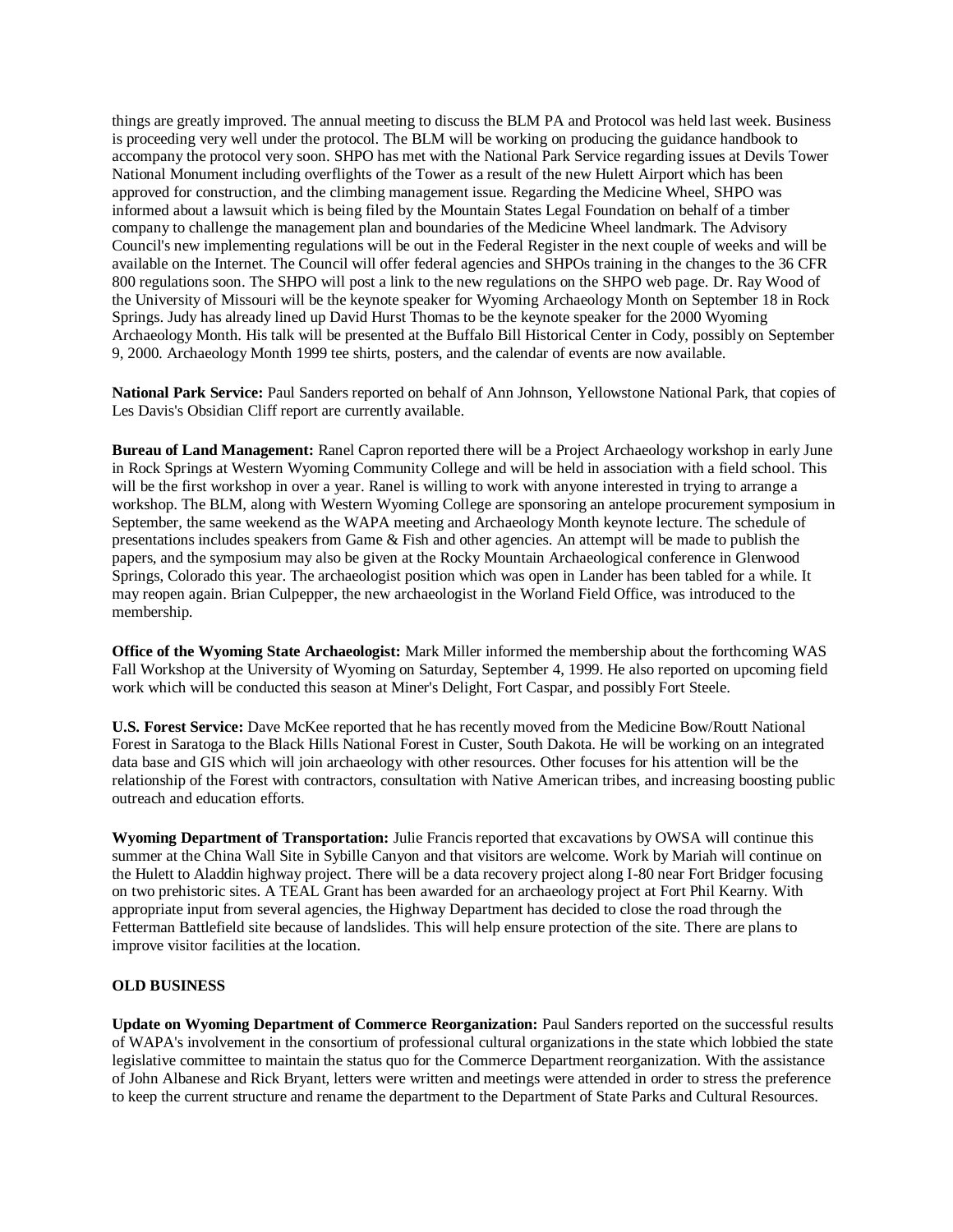**WAPA Anniversary:** Mark Miller noted that 1999 is the **20th anniversary of the Wyoming Association of Professional Archaeologists.**

**Vote on Two New Members:** Robert Kelly and Mark Howe were accepted unanimously as new members of WAPA.

#### **NOMINATION OF OFFICERS**

Paul Sanders opened the floor for nominations for the next election. A full slate of officers to serve a two year term is needed. In addition, a new editor responsible for gathering news for the WAPA Newsletter is needed, since Gary DeMarcay has stepped down from this job. **Nominations from the floor included:**

**Secretary:** Ranel Capron (who accepted with the caveat that she wants to ensure that there will be access to a computer hookup for taking meeting minutes) **Treasurer:** Julie Francis **Vice President:** John Albanese, B.J. Earle **President:** Craig Smith **Members-at-Large:** Judy Wolf, Dave McKee

Because of the small membership turnout at this meeting, it was decided to leave the nominations open and send out a notice to the membership that names would continue to be taken until the end of May. A motion was made to extend the nomination period until May 31. It was seconded, with all in favor.

#### **NEW BUSINESS**

**WAPA at 20:** A discussion was led by Paul Sanders about the declining WAPA membership and interest in the Association. The membership discussed the role and goals of WAPA now, the fact that everyone is getting older and have different responsibilities, how electronic communication can bring us closer without actually having to meet, our relationship with the Wyoming Archaeological Society, our change in focus to public outreach rather than contentious Section 106 projects, and the difficulty in attracting new and younger members. Some suggestions were made as to how we could attract new members and encourage current members to attend the meetings: hold meetings in more convenient locations; try to avoid times of bad winter weather; solicit ideas from the membership way in advance of meetings for agenda items; meet in association with other activities and plan to have the business meeting in the middle of other scheduled events; develop a meeting theme to make the business meeting more inviting; offer professional paper presentations; contact contractors to come to the meetings to talk about their current projects; offer training opportunities, for example, a rock art recording in the Bighorn Basin or another geomorphology training session similar to one done in southwest Wyoming a few years ago; brainstorm at the fall meeting for activities to be planned for the following spring meeting. Paul stated that these were all good ideas to try and enhance the participation in WAPA, but that it still takes people to organize and make events happen and it also takes an effort on the part of the membership to attend.

**New Lobbying Effort:** Todd Thibodeau presented a discussion on the possibility of developing a professional lobby for the benefit of historic preservation and cultural resources in the state of Wyoming. This idea was the result of the successful coming together of several interested groups to express a unified voice for the reorganization of the Wyoming Department of Commerce. The same groups are now being approached to see if they would be willing to support the concept of hiring a professional lobbyist and to provide financial assistance. In addition to WAPA these groups are the Wyoming Archaeological Society, the Wyoming Association of Professional Historians, the Alliance for Arts Education, the Wyoming State Museum Volunteers, and the Wyoming State Historical Society. A lobbyist would provide a voice in the legislature when issues dealing with historic preservation and cultural resources arise. Todd is seeking support for the concept at this point and will approach the groups later for financial assistance. He foresees that it will take about \$4000 a year which would be approximately \$250 per year per organization if all participate. Ideally, a lobbyist would be hired and on board for the next legislative session. A monetary commitment is not required until probably the Fall of 1999. An extended discussion regarding this issue was held among the membership. The general consensus was that this is a good idea, and that WAPA should support the initiative.